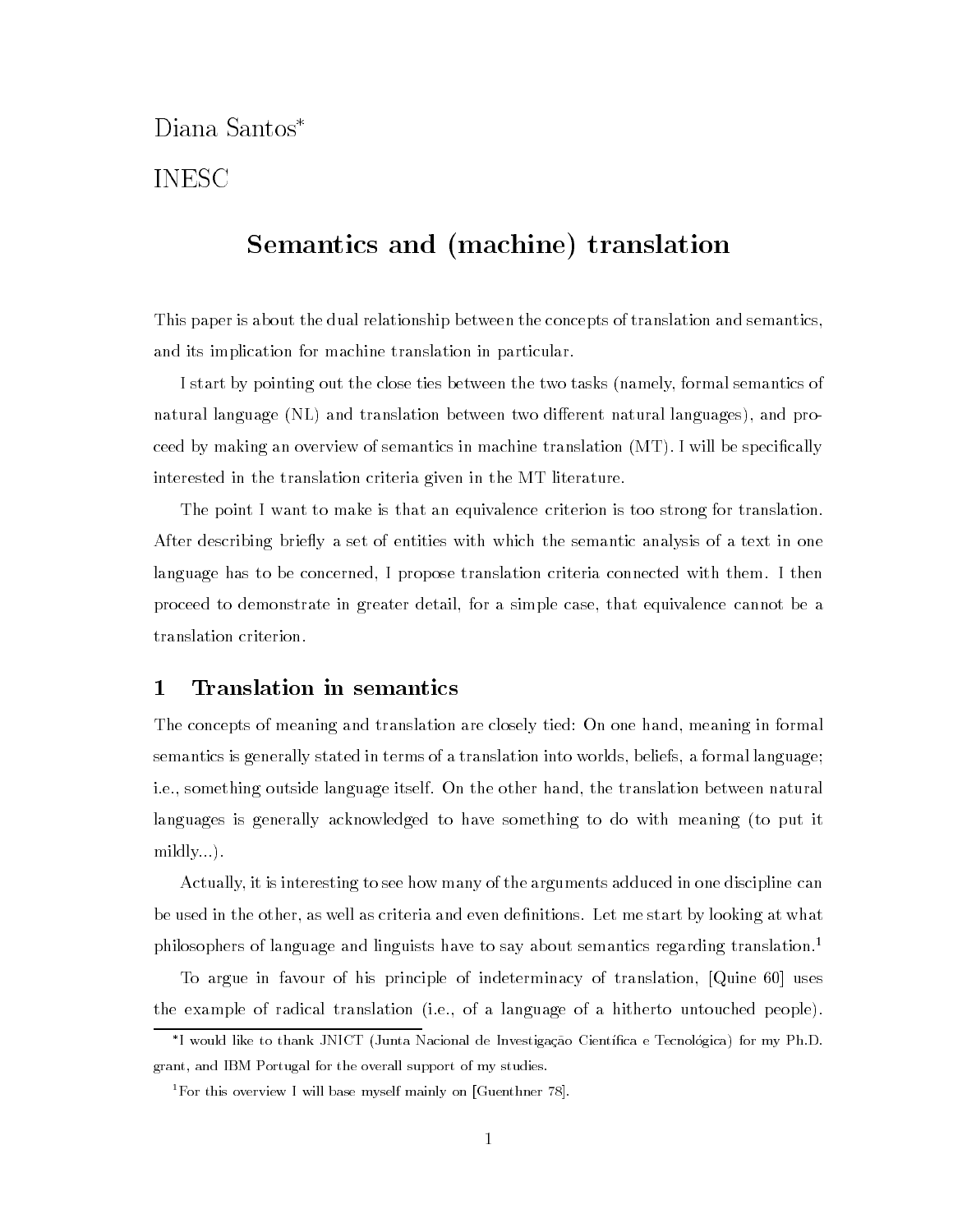Basically- he contends that a linguist in charge of such a task would have to makeanumber of analytical hypotheses-beam and the since  $\mathcal{A}$ 

stimulus meanings never su-ce to determine even what words are terms if any much less what terms are coextensive

 $\dots$ ) the method of analytical hypotheses is a way of catapulting oneself into the jungle language by the momentum of the home language.  $(\ldots)$  From the point of view of a theory of translational meaning the most notable thing about the analytical hypotheses is that they exceed anything implicit in any natives dispositions to specific another quine  $\alpha$  , page  $\alpha$ 

[Wheeler  $78$ ] also supports Quine's principle of indeterminacy by pointing out that reference can be the thought of as a theory of resemblance is the concepts and concepts-  $\mu$  as and conceptsof causality ob jects cause concepts states of mind in the speaker- in this latter case only definable in terms of physical things causally related. Since large portions of current NLs have kind terms with only nominal essences- the resemblance theory is then right for them and the indeterminacy true

 $\Gamma$  . The cresswell - mean  $\Gamma$  relation between NL and sets of possible worlds-worlds-worlds-worlds-worlds-worlds-worlds-worlds-worlds-worlds-worlds-worlds-worlds-worlds-worlds-worlds-worlds-worlds-worlds-worlds-worldsare language in the language continues to a control the such as indirect treat number and the such as indirect discourse and propositional attitudes- it is necessary to have a semantic account of means the same as- a cordinate is that is required to the cordinate the sequence is  $\Delta$  . The second to of translation between NLs

Tymoczko 78 argued that meaning assignments are dependent on social and cultural factors- because important evidence necessary to dierentiate among meaning assignments is not properly semantical Two equally plausible meaning assignments can assign dierent truth values as long as this is compensated for by different theories of pragmatics. According to him-i him-contexts matter-contexts matter-left matter-contexts matter-contexts of the individual perspectiv their contract therefore to make translation and there is need to know the second to the state of the second language- its environment- society and beliefs

Finally- Wallace notes that a theory of meaning for a language needs to be more than a theory of truth In fact-in fact-in fact-in fact-in fact-in fact-in  $\mathbf{r}$ of meaning alone". Understanding involves using one's own language (potentially all): the ability to translate does not by itself generate understanding; it can only transfer understanding from one language to another

 $T_{\rm A}$  argue for what he calls that the division of linguistic labour of linguistic labour  $T_{\rm A}$ identify some terms are only known to specialists- and the use of the terms by the other speakers depends on a structured social cooperation- Putnam resorts to two parallel communities- whose language is equal but whose world diers precisely on the extension of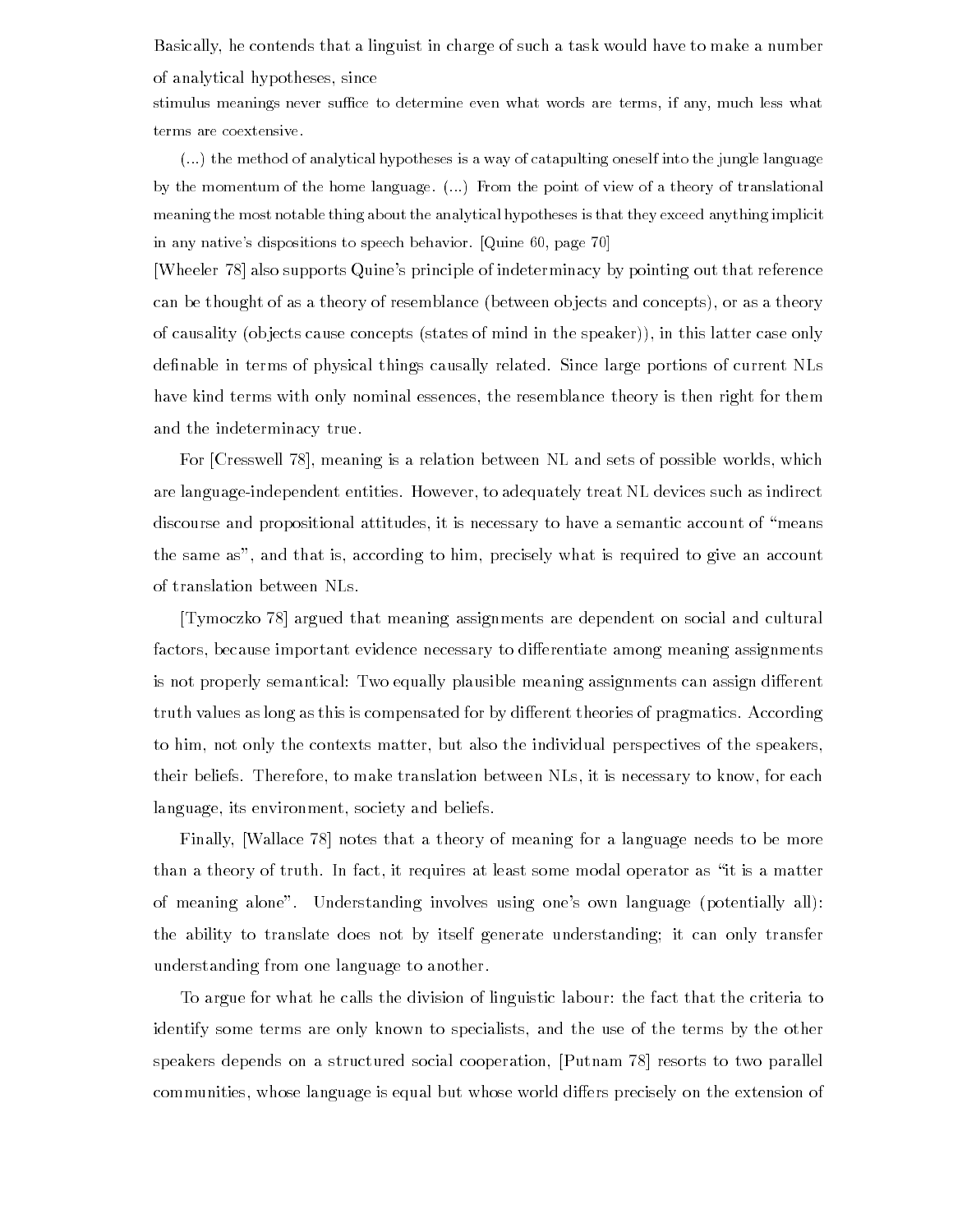words whose meaning is not verifiable by a layman. Meaning is given in terms of a normal form description- consisting of a vector of syntacticosemantic markers- additional features of the stereotype, which descriptions are restaurants can be description that as a described as a psychological state in the mind of the speaker- so to speak however- the last one cannot

still- a speaker can have two synonyms in his historical can have two synonyms in his  $\Delta$  that they are synonyms for example-synonyms for example-

### -Semantics of translation

Keenan 78 has argued against the argument that anything that can be said in one NL can  $\alpha$  showing the showing thermodynamic matters of equations of examples of communications of  $\alpha$ play a part in how language users use their language

According to Keenan- some plausible criteria of adequate translation- such as sameness of speech act-truth conditions- and same new productions- and same new productions- and same new productionsto be violated in practice in some language pairs He thus concludes that

The question of concern now should be not whether we can say anything exactly in one language that we can say in any other, but how much languages differ with regard to the exact types of information they encode. [Keenan  $78$ , page  $189$ ]

Sometimes reference has to be sacriced in translation in cases of selfreference- such as described in [Burge78]).

[Grabski 90] notes that Situation Semantics distinguishes between Meaning and Content meaning is a relation between the utterance situation and the properties of the de scribed situation- while content is a property of the situation that is being described He contends that in translation, content may be preserved while sacricing measured which there are two possibly opposed dimensions of transfer flexibility.

Finally- Carlson notes that some problems arising in translation between NLs eg head switching) arise unilingually as discrepancies between syntax and semantics.

## Semantics in machine translation

#### $3.1$ General overview

Even though translation between NLs is far from straightforward even at the theoretical level- the semantic component of machine translation systems is often naive- to say the least

First- it is often assumed that- at the level of semantic representation- meaning is language independent In fact- meaning is always a function from observable linguistic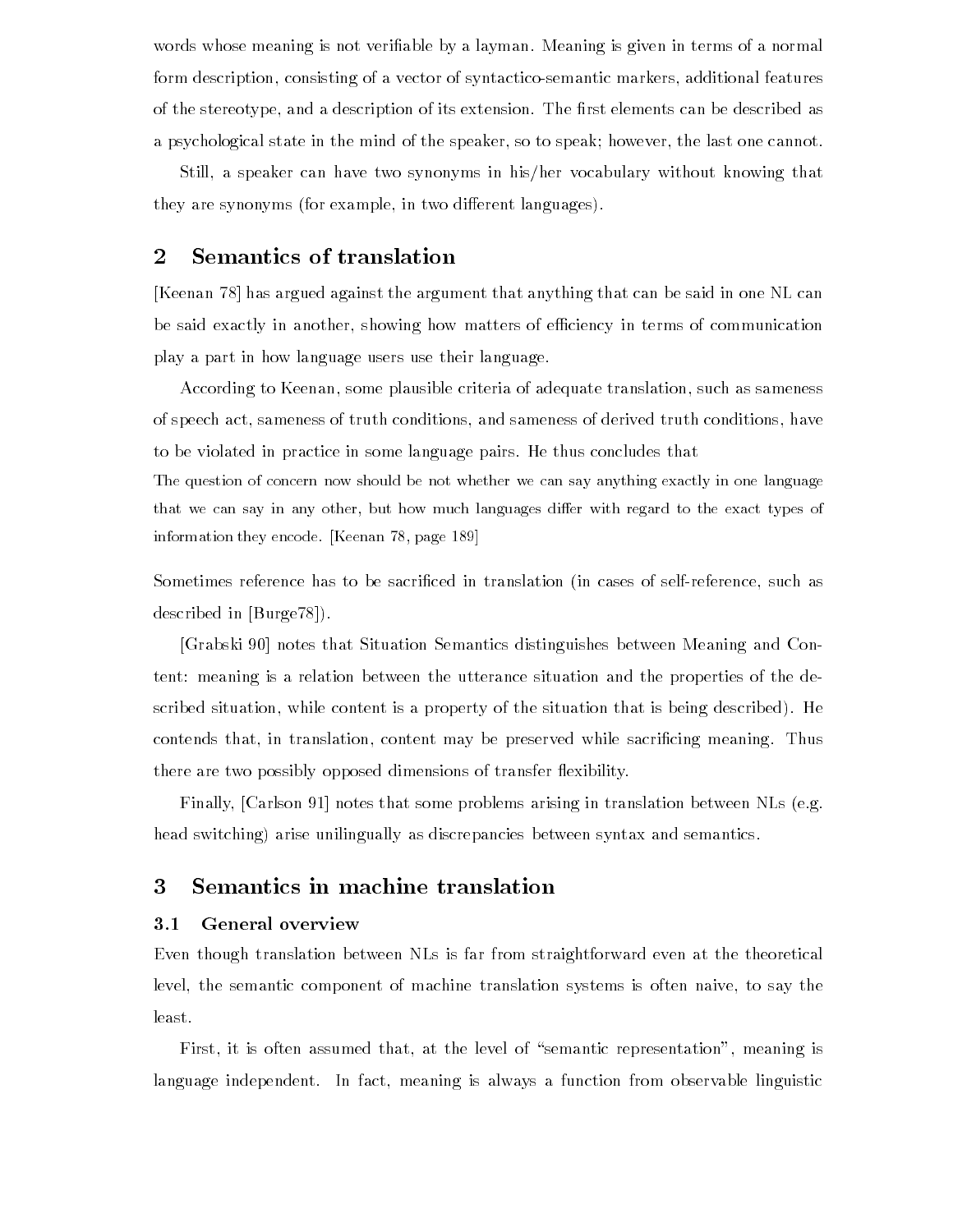ob jects to a semantic representation or- in other words- a relation between NL expressions and their denotata), and thus language dependent.

The claim that semantics should be used in machine translation is fairly usual it describes the common later that with without understanding  $\mathbf{M}$  and translate-translate-translate-translate-translate-translate-translate-translate-translate-translate-translate-translate-translate-translate-translate is frequently used to defend some approaches against others Nevertheless- if we look more carefully at some MT systems that purportedly use semantics- meaning is often encoded in what is called meaning representation languages- generally served without an explicit formal semantics (see for example  $[Doe et al. 92]).$ 

However- Schubert argued convincingly that most knowledge conveyed in one lan guage- and hopefully kept in the translation- is implicit More controversially- he even pointed out that the primariness of meaning (in a form akin to the Meaning Representation Languages just presented could be a factor of distortion in translation- thus defending that syntax should prevail over semantic and pragmatic rules

Any text, of whatever style, can contain false claims, lies, unrealistic predictions and illogical utterances The syntactic form analyzed before any call to the knowledge bank forces the semantic interpretation to go along the lines intended by the author and prevents the word expert sys tem from destroying the text by rewording it according to some preformulated world knowledge schubert van die page van die p

Another interesting observation on the current use of "semantics" in MT is the fact that the kind of "semantic" problems MT systems typically try to cope with are often motivated by translation mismatches- instead of aiming at an actual understanding of one or every language involved

In fact- most of semantics in working MT systems consists simply of annotating the syntactical representations with semantic features- percolated up in a compositional fash ion during syntactical analysis see eg Isabelle or Eurotra Danlos But- as Lepage mentions- to use information of a certain level is very dierent from building a representation of that level Iers, is not the same as build annotations is not the same as a build and explicit semantic representation

Finally- knowledge of the world as opposed to linguistic knowledge proper is generally not distinguished- and gets treated under the label of semantics see eg Carbonell et al

Fortunately- there is a number of exceptions to this situation researchers who have used a formal framework for doing machine translation will be described in the next section. I will concentrate mainly on the criteria for translation-increased the criteria formation-increased the contract

<sup>-</sup> I am indebted to Lauri Carlson for pointing this out to me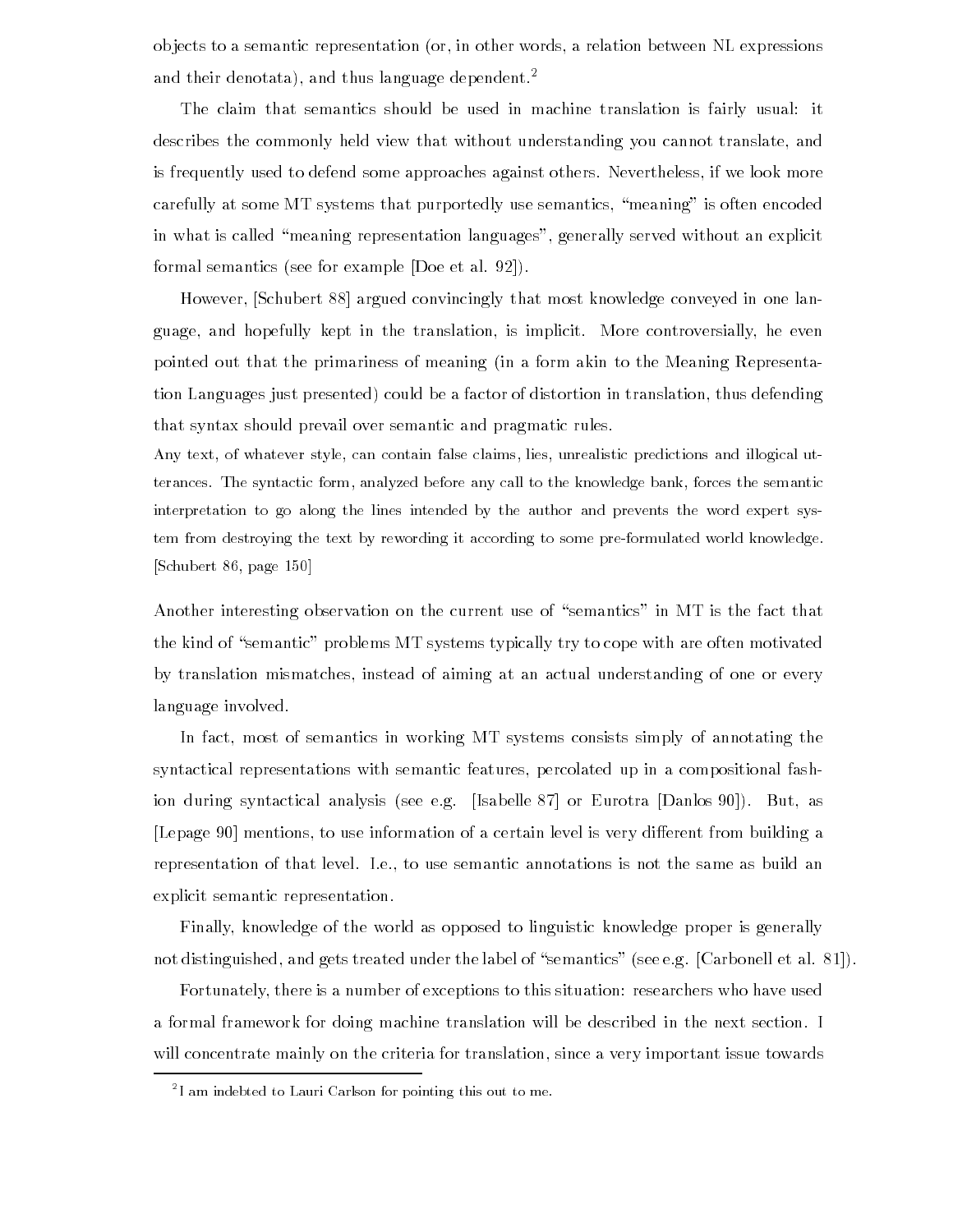which many systems fail to take an explicit stand is the relationship beween meaning in one language and in the other

In fact- even though some theories claim to seek or to be an universal- nonlanguage dependent-to-the framework-to-the-fact-to-the-fact-to-the-fact-to-the-fact-to-the-fact-to-the-fact-to-the-factthere are meaning distinctions only perceivable in connection with other languages.  $Or$ , as to have a linguistic description of two languages is not the same as  $\mu$  . The same as  $\mu$ having a linguistic description of the translation among them- concluding therefore that a contrastive semantics is required

It is in fact amazing to see how few broad contrastive studies there are as bases for actual machine translation systems I will argue in the following that the task of translation is not simply to equate meaning. It is much more complex.

#### Overview of formal approaches  $3.2$

[Dyvik 90] uses situation schemata [Fenstad et al. 87] as a means of representing the se $r_{\rm t}$  recognizing that they do not have to be exactly the same for the same for the same for the same for the same for the same for the same for the same for the same for the same for the same for the same for the same two companies of the thousands compatible-compatible-compatible-compatible-compatible-compatible-compatible-co eg like-time-temporally-temporally-preseded-through the main situation schemata are language-neutral enough to be useful as interlingual structures; especially because the key concept is compatibility- rather than identity- between structures His data structures are features and compatibility is formally interesting interpretention in assembly interesting as

as a possible improvement to his system, a provement the use of inferential mentions the use of inferential st components to add information to the feature structure incorporation the future incorporation in  $\alpha$  is not semantics propraeing relation names such as  $\blacksquare$ 

Using the multilayered architecture of LFG- and the concept of correspondence functions between levels of description and languages- in particular a correspondence function hav ing as domain fstructures and another having as domain semantic structures- Kaplan et al. propose the following translation criterion:

for a target sentence to be an adequate translation of a given source sentence it must be the case that a minimal structure assigned to that sentence by the target grammar is subsumed by a minimal solution to the transfer description. [Kaplan et al. 89, page  $276$ ]

The bulk of the paper is unfortunately devoted to the exemplifying of f-structure correspondences ie- the translation pairs that only require such a level of representation No example of translation using semantic descriptions is given- even though see below the actual examples may suggest that semantics could be preferred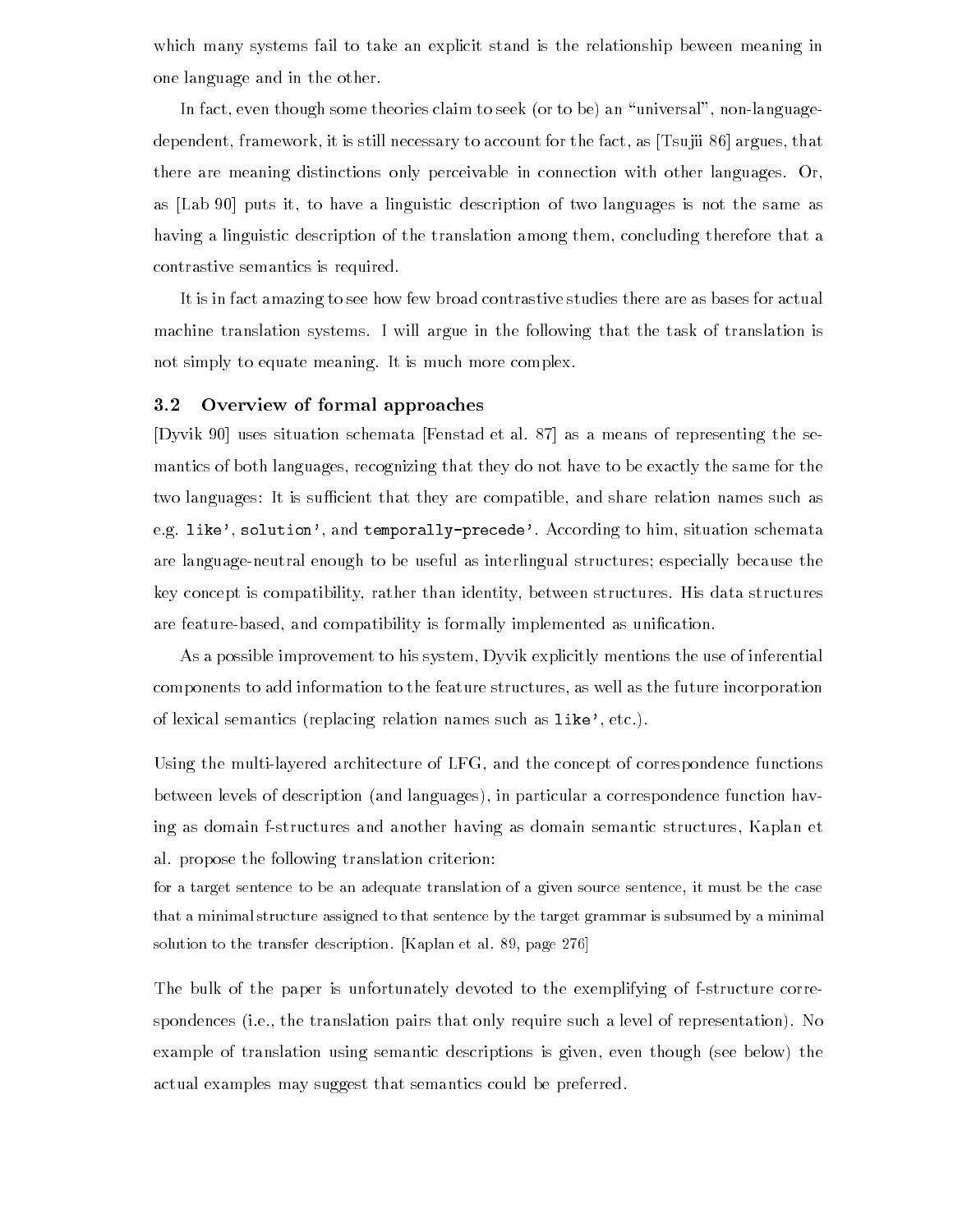Landsbergen is radical in arguing for a strong equivalence relation:

A sentence s' of L' is considered a possible translation of a sentence s of L if s and s' are derived from corresponding basic expressions by applying corresponding syntactic rules. [Landsbergen 87, page 

Meaning representations are logical derivation trees- ie- trees of basic meanings annotated with the unique names of meaning rules, in a formalism inspired by Formalism  $\alpha$  , where  $\alpha$ and called M-grammars. Logical derivation trees play the role of intermediate expressions in the ROSETTA translation system. The meanings (as well as the syntactic parses) of sentences in different languages are constrained by the grammar writers to be the same across ranges- through the basic expressions the meaning rules the meaning rules through the meaning rules tha we see here the most extreme form of equivalence One interesting implication of this is that here-independent is denimed mainly in terms of contrasts which seems to be an an and original criterion of the MT system in question

Beaven and Whitelock BeavenWhitelock - following Landsbergen- adhere to the prin ciple quoted above- but use UCG as the semantic and syntactic representation formalismintroducing the notion of bilingual sign-ducingual sign-ducingual sign-ducingual sign-ducingual signtics are constrained to share their value In addition- they require that- with the same marked is no more specified signed that the company is that semant with the semantic semantic semantic semantic description, which there is the sign-derivation of the sign, the semantics continues to unify,

For example- they defend the unication criterion in terms of semantic representationsusing as examples the predicates leg-of and human. This however immediately casts doubt on the independence of this semantic language. Why was for instance leg-of chosen and not **perma as and patel as:** in which case there would be no need to use the condition human

The designers of MiMo explicitly address the question of the translation criterion- dening the relation of "linguistically possible translation" as follows:

1. translation preserves truth-conditions; 2. moreover, it preserves as much as possible the way in which meaning is built compositionally; 3. it does not take world knowledge into account; 4. it does not necessarily preserve style it is dened only for grammatical sentences van Noord et al  while the three last points are in the paper  $\mu$  protests are  $\mu$  progressed and the two reasonsrst suce to assert that the relation is symmetric but not transitive- which is certainly an interesting point. [van Noord et al 90] use bilingual meaning equivalence postulates  $\mathbf{b}$  as constraints on possible interpretations for the two languages for the two languages for the two languages  $\mathbf{b}$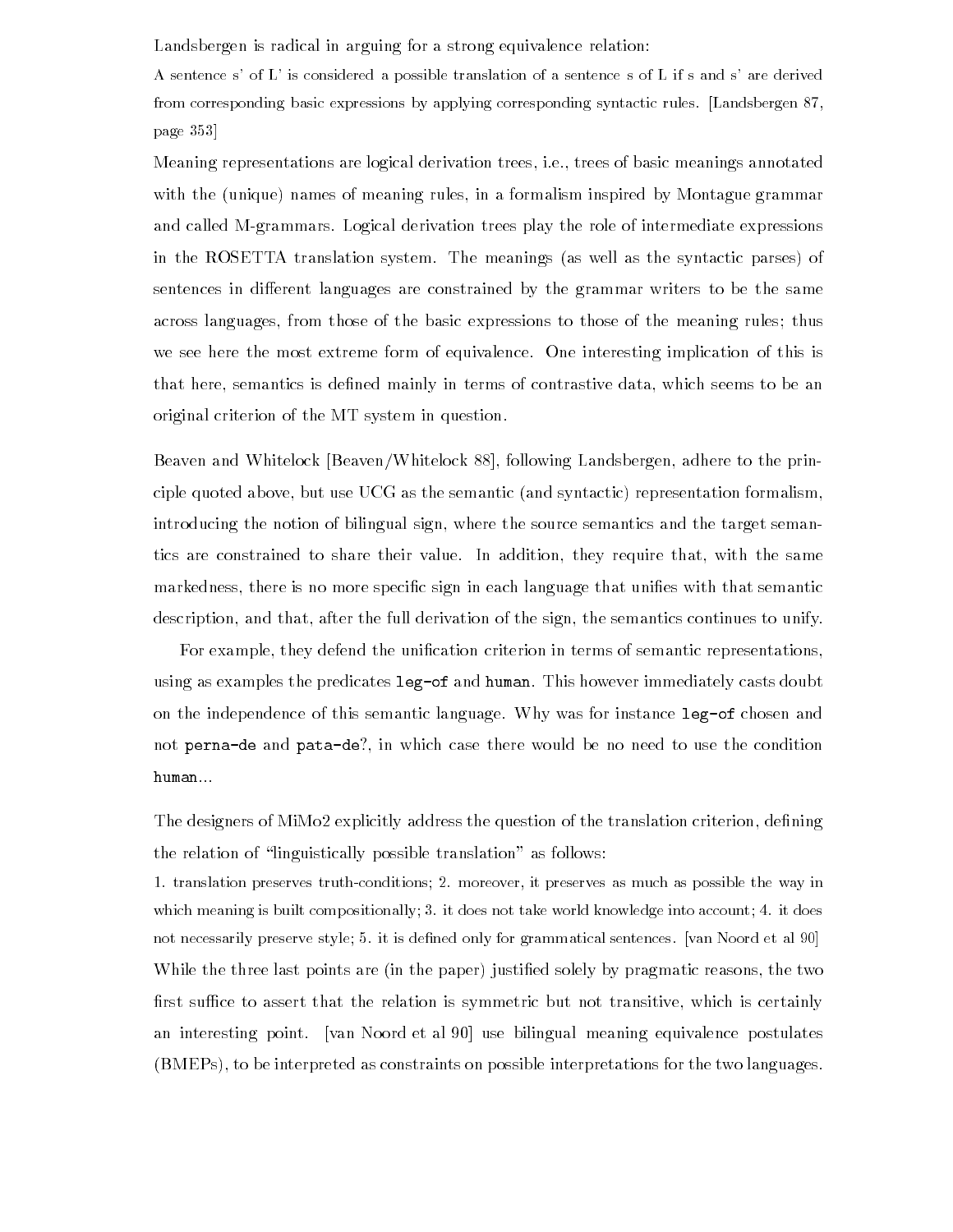However- they end up by making translation ad hoc postulation- by the system designerof what is or is not equivalent between two languages- by stating that In translation, what counts is that two expressions are equivalent rather than what they mean.

 $\dots$ ) the MiMo2 system  $\dots$  is concerned only with the situation where the same meaning is expressed in both languages

Dorr separates two levels of socalled semantic knowledge aspectual and lexical semantical- which is in turn separate from syntactic processing At the lexicalsemantical level- LCS Jackendo is used as the interlingual structure- and divergences between languages are parameterized However- a closer look reveals that English is certainly the constant to divergences boil down to divergence to English the Companies to English

At the aspectual level- Dorrs proposal is that coercion functions are dened interlin gually in terms of transformation of the values of the aspectual features-  $\cdots$  and the actual morphosyntactic ways of realizing them are language dependent. This is in some way a dynamic view of language interpretations in it is not an internal representation, which interest from interlingual values to interlingual values that are required to be unchanged. Further thought though reveals that rather strong assumptions are presupposed- namely- among others-that the aspectual features and values-for English-View and values-for English-View aspectual features well to other languages; that there are similar coercion mechanisms in all languages. But even without questioning inter who will provide as as a model while which it is not clear using the such a mod lation actually is

Even though van Eynde is concerned with a transfer system- he proposes an interlingual semantical approach to handle the translation between the tense and aspect systems of the EEC languages- stating that identity of meaning is by denition what an interlingual MT system is about However- later he writes that

If one of these forms is not present in the language its meaning may be expressed by another form  $(\ldots)$  whose basic meaning is the least distant from the meaning to be expressed. [van Eynde 88, page 

Van Eynde seems also to assume that the distribution of work is done equally in every language- in that if a language expresses a meaning with one morphosyntactic device- there must be a corresponding one in the other language However- in what regards division of labour between tense and aspect- he introduces the notion of degrees of compositionality-

treating combinations of tense and aspect form syncategorematically

Incidentally, there is no univocity in this criterion, nor any independent justification for the ordering the presented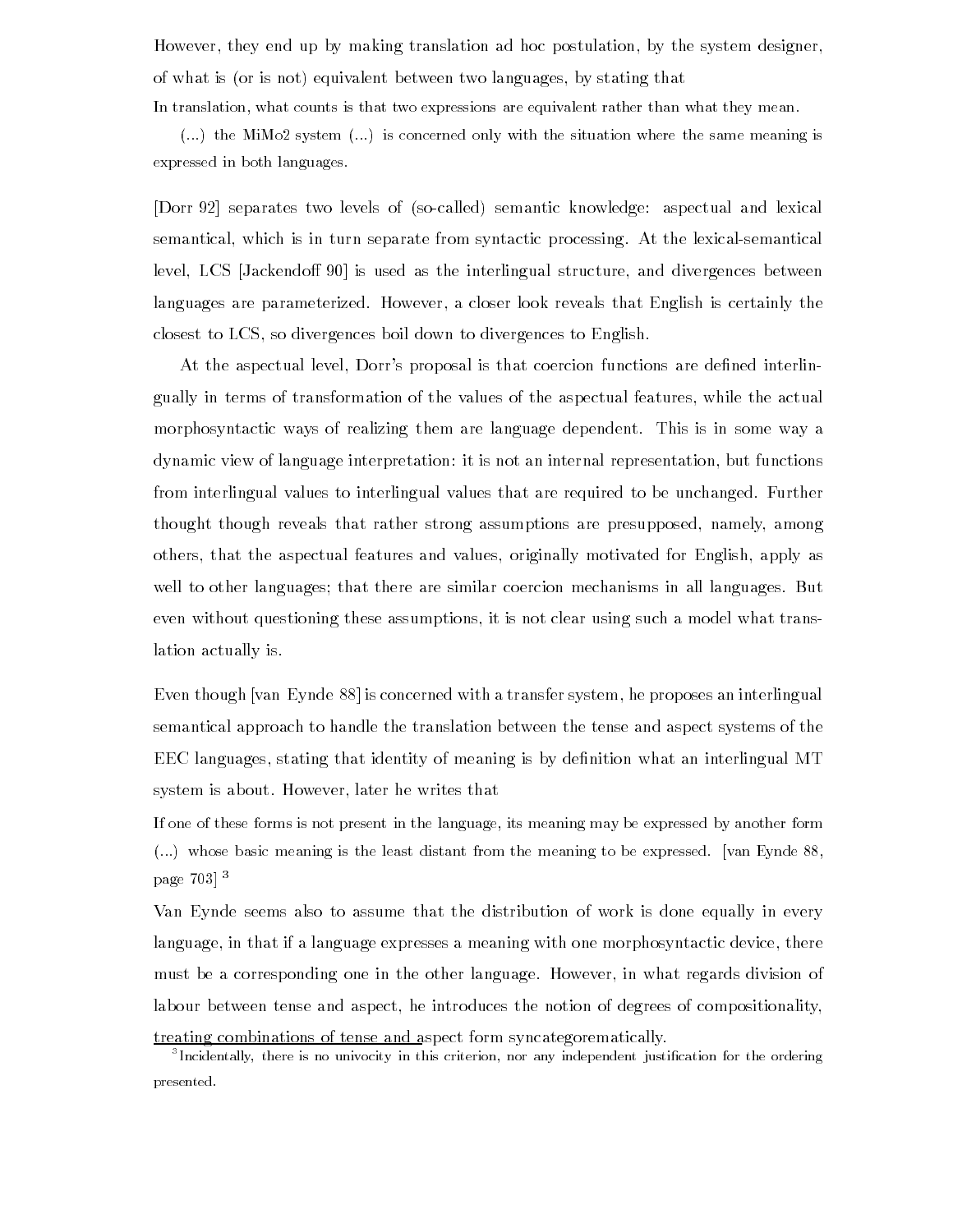### A preliminary translation model 4

I will start by listing what the representation of the meaning of a text in one language may contain The following list is not exhaustive-dominated intervals shown in  $\mathcal{I}(\mathbf{A})$ necessarily be invoked for any specific piece of text.

- extra international contracts for constraints when  $\Delta$  and means the contracts theoretical theoretical contracts of words like table
- concepts dened prototypically- whose meaning also encompasses their extension- as assessed by putnaming the represent the meaning or water such as water the meaning
- abstract concepts not an analysable extensionally thus indeterminate in referenceargued by Wheeler and above-like beauty and above-
- 4. truth-values (for example with respect to possible worlds);
- presupositions- statements and derived consequences roughly- separating statements actually and others who are indeed and others who are implicitly pragmatically unc aarraa without being mentioned and mentioned and

this list was presented with the goal to propose-their criterion criterion criterion which is different from simple identity. I will be concerned solely with the relation of **possible** translation see the contraction of the pieces the pieces of text in A and B-1 and B-1 and B-1 and Bfollows

- 1. the extralinguistic entities mentioned in A and B should have a non-null intersection. instead of denoting the same set or structure of the model Example both rivi-ere and euve are correct French translations of English river- neither term- howeverencompasses the whole set of what in English are called rivers
- 2. The prototypical concepts mentioned in A and B should have a maximal intersection which is not going to be denoted precisely in this paperfor non-identical beliefs towards a concept while still accepting its translation).

This may mean that still a finer distinction should be made at the level of terms denoting extralinguistc entities maybe involving manmade versus natural objects 

<sup>&</sup>lt;sup>4</sup>Jan Engh has called my attention to the existence of correct translations of terms denoting physical ob jects which have the same use intersection intersection and the two language communities  $\mathbf{A}$ example is not acquait statut into steel wool und I ortuguese palla-ac aco (int. steel struct), soon denoting a tool for cleaning saucepans etc made from steel bers Material and purpose are the same still they are different.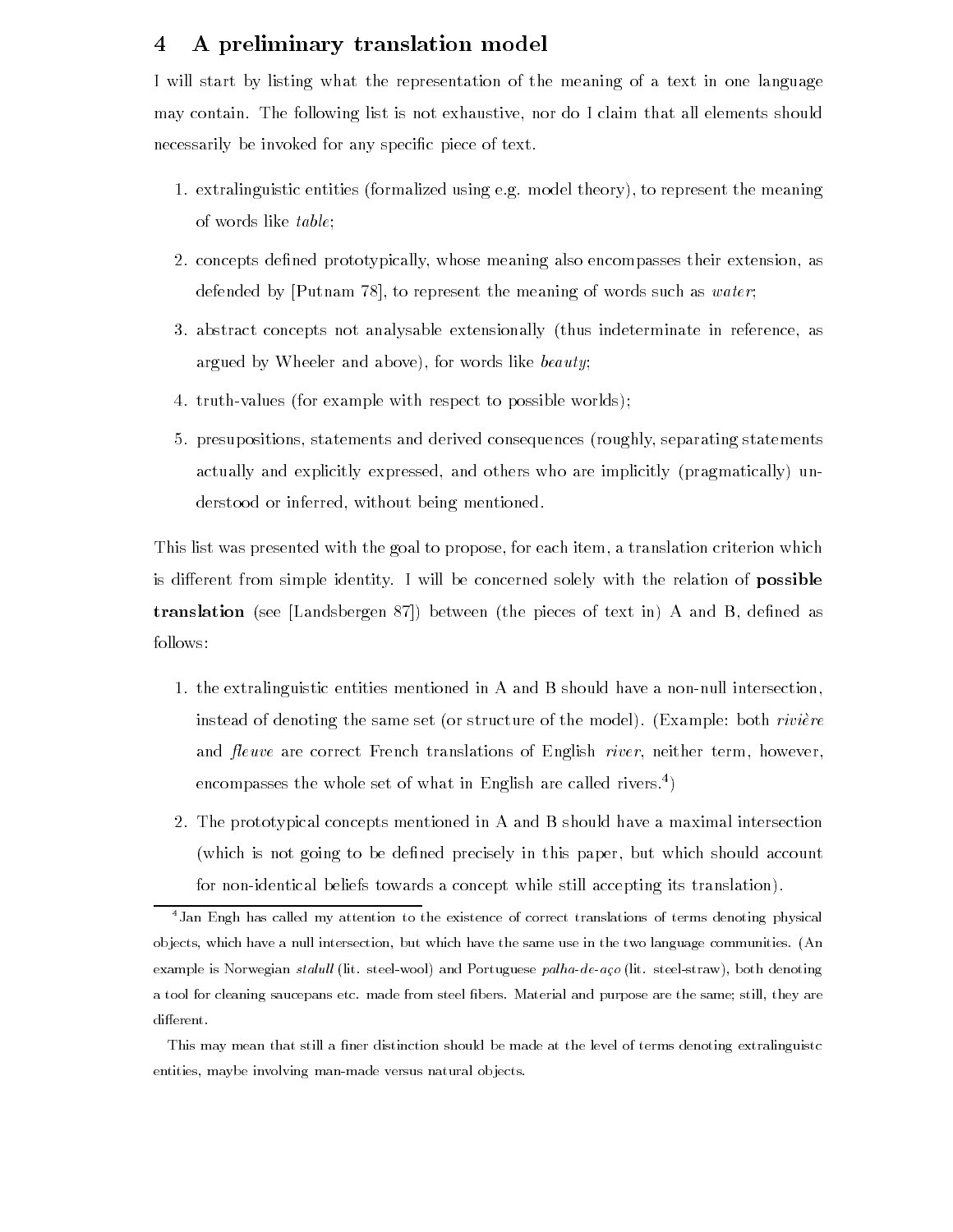- 3. The abstract concepts mentioned in A and B should have been a priori defined as mutual translations- through the compared study of two civilizations In here- bilingual dictionaries are supposed to be the only source of knowledge- and no other concept than pre-defined translation will help us.)
- truth values of A are not to a are not contradictory, including the contradictory  $\mathcal{L}$ claiming that the words actually correspond to the boolean connectives- the best example is the common translation of or by and- in contexts where the intended truth value is true
- The set of the presuppositions- assertions and derived consequences of A and the corresponding set of B have a maximal intersection and their union is not inconsistent That is - we may need to may need to make explicit in one language something that it is only that it is only that it is only that it is only that it is only that it is only that it is only that it is only that it is only presupposed in another how accept for the substance of the text in the texts which which the texts which the s contradict each other-term if they only do it through the derived conclusions that the derived conclusions tha speakers of each language are bound to make

## 5 Example

We will present a practical example of translation in the domain of tense and aspect between English and Portuguese- which are relatively closesy related languages- both historically (they belong to the same language family) and socioculturally (they originated and are still spoken in Europe; the two language communities have had contacts for centuries inside and outside Europe

Tense and aspect was chosen because it is acknowledged that time is an extralinguistic entity it passes by without being influenced by language, which is a phenomenon which is intuitively easy to model intuitively easy to model in the set of  $\mathbb{R}^n$ can therefore be classified as belonging to the list class in the list above-the list abovethe easiest case to translate  $(and/or to model semantically)$ . By showing that even in this case it will be necessary to resort to a concept weaker than identity, respect to demonstrate that identity is no good as a translation criterion in any case

. It will use the formal framework of the formal framework proposed in the formal framework  $\mathcal{L}$ can be brief as follows as follows as follows with temporal aspect is represented by clauses with temporal asp variables- while tense and grammatical aspect is formalized by implications The meaning of a text is where each be deducted in the classical way, while it are predicate logic at least in the example analyzed here On purpose- I will use an example which will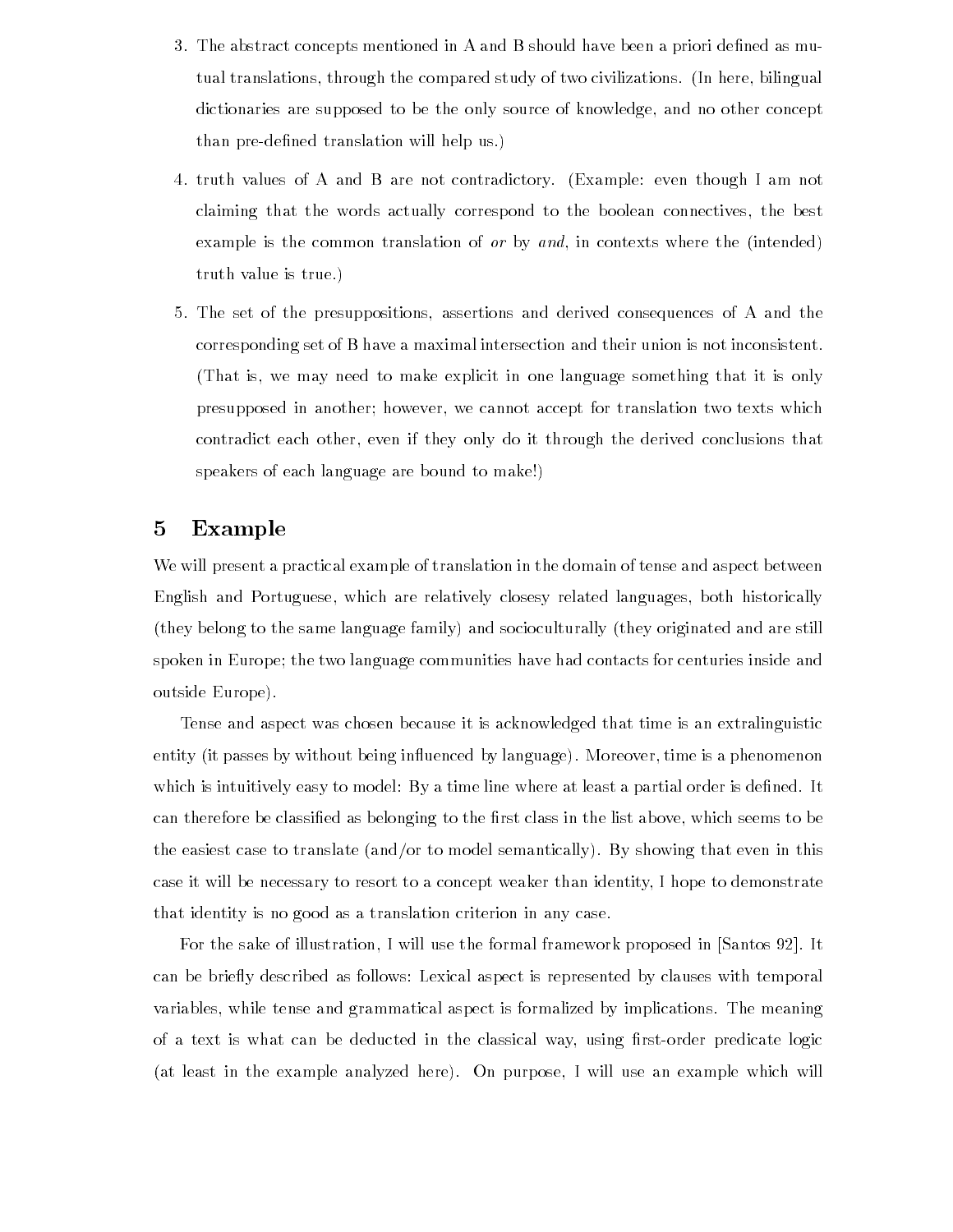not introduce questions of intensionality- and which can thus be formalized in a wholly extensional way

### 5.1 The translation complexity

I start by presenting a picture of possible translation pairs- to show the translation problem and at the same time to motivate a semantic analysis versus a syntactic one

I have lived in London for two years. Vivo em Londres há dois anos. (now) Vivi em Londres durante dois anos.  $(once)$ I have left for ten minutes. Saí por dez minutos I have met Einstein. Conheci Einstein. I have met E. twice. Estive com Einstein 2 vezes. I have often eaten fite in India. Comi muitas vezes arroz na India. I have bought many books in Cairo. Comprei muitos livros no Cairo. Tenho comprado muitos livros no Cairo I have met him lately. Tenho-o encontrado ultimamente. I have bought many books lately. Tenho comprado muitos livros. I haven't seen Mary lately. Não tenho visto a Maria. I have never been in Moscow. Nunca estive em Moscovo. I have just bought a peacock. Acabei de comprar um papagaio.<sup>5</sup> ele beaten i just beaten die beaten almost klasse beliefe beaten almost kille him gebiet die

que o matou

By looking at these translation pairs- the reader can see translation rules based on existence or inexistence of specic words andor morphosyntactic features- as most working MT systems do- are cumbersome to read and obscur the semantic insights that explain the translation choices For any space-of space-of space-of-pursue here any specific examples in mass in handle this syntactically- nor how to describe the semantic parallels

#### $5.2$ A possible formalization

Let me just concentrate on the rst translation pair- and give it a detailed analysis In the English sentence I have been in Lisbon for two years- the temporalaspectual constituents are the following

PresPerf P nalt-T t T QT StatQ insideT- now for PT durT-Y

 $5$ This kind of translation pair was handled in [Kaplan et al. 89] by pairing f-structures.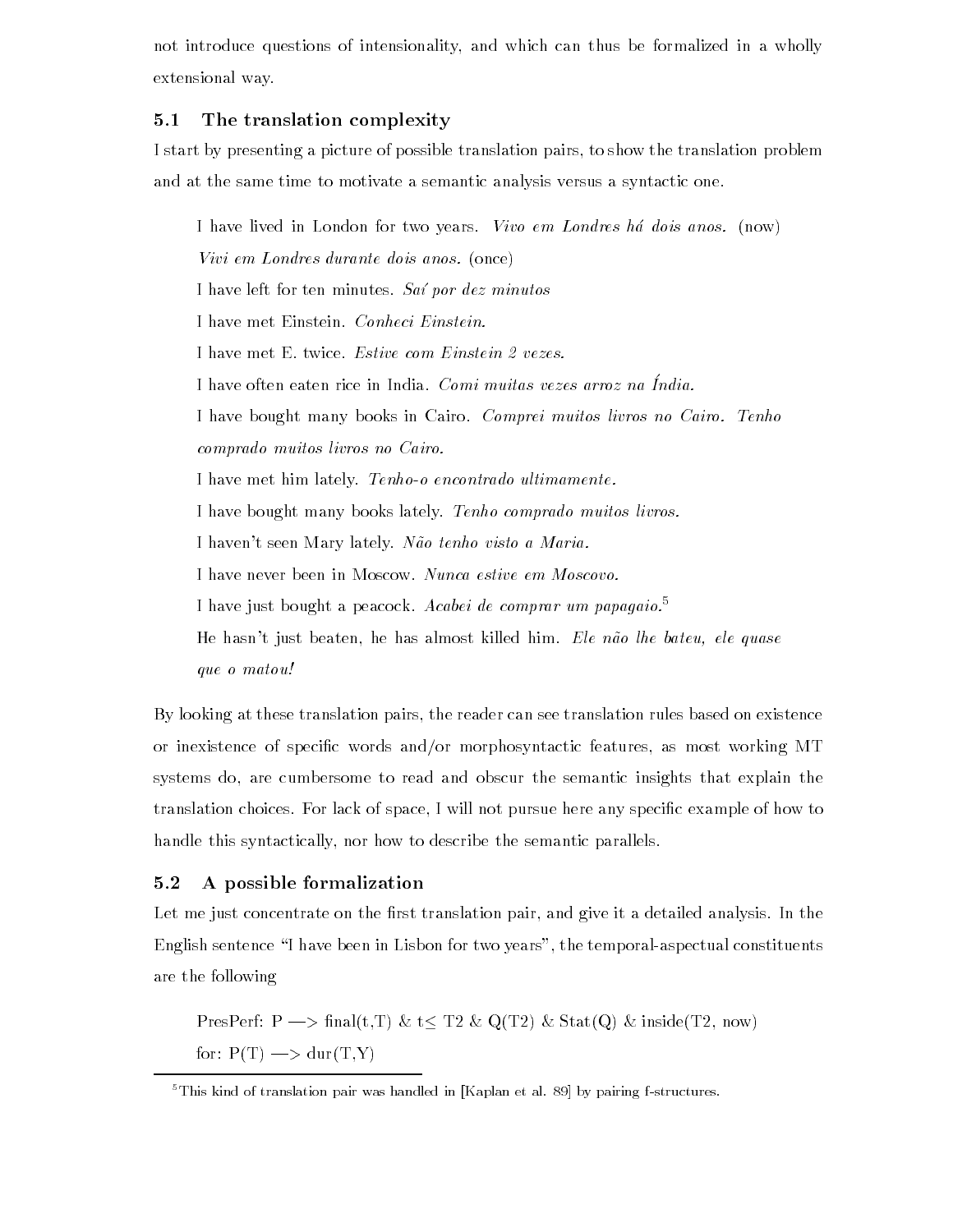for two years in the part of the second second terms of the second second second second second second second s bein state being the state of the state of the state of the state of the state of the state of the state of the

By applying Modus Ponens- we may get

 $\alpha$  . The set of the during the decomposition of  $\alpha$  during the set of  $\alpha$  and  $\alpha$ beinT durch and the family of the second of the second with the second control of the second control of the second sideT-now

or, with a dierent of a dierent of application-

present the second the present of the present of the second of the second contract of the second the second th beinT na the the transit of the T-th and the T-th and the three that  $\alpha$  is the three that  $\alpha$ 2 years)

For the Portuguese sentence Estive em Lisboa durante dois anos- the constituents are

estas estas estas por estas estas por estas entre estas entre entre estados entre entre entre entre entre entre entre entre entre entre entre entre entre entre entre entre entre entre entre entre entre entre entre entre en perfect to the property of the company of the second second terms of the second second terms of the second second terms of the second second terms of the second second terms of the second second terms of the second second  $\alpha$  and  $\alpha$  and  $\alpha$  and  $\alpha$   $\alpha$   $\alpha$   $\alpha$   $\alpha$ durante dois anos P dentroP-Q QT duraQ-dois anos

and the derivation is

estardurantean dentrop-legarduraleganos de la proporcionada de la contropolación de la contropolación de la co estart of dentrop-  $\{u_i\}$  . We do not all distinct the second time  $\{u_i\}$  and  $\{u_i\}$ perfect the contract  $\mathcal{L}$  is the contract of the contract of  $\mathcal{L}$ 

while for Eston em Lisboa h a dois anos-ben em Lisboa h a dois anos-ben em Lisboa h a dois anos-ben em Lisboa

presente estart estart proven sentroagora-super

estas estados estados en el control de la control de la control de la control de la control de la control de l  $p \cdot \cos(n \cdot \pi) = p \cdot \cos(n \cdot \pi)$  to  $p \cdot \sin(n \cdot \pi)$  and  $p \cdot \sin(n \cdot \pi)$ h!a P t - t"agora duratt- Y Pt he do the state of the state of the state of the state of the state of the state of the state of the state of the state of the state of the state of the state of the state of the state of the state of the state of the stat

producing

estar esta duratti estarti estarti estarti estarti estarti estarti estarti estarti estarti estarti estarti es estart to de la completa de marcalle de marcal de marcalles que mos modelle de marcalles de mos de la completa troagona a control and the control of the control of the control of the control of the control of the control of the control of the control of the control of the control of the control of the control of the control of the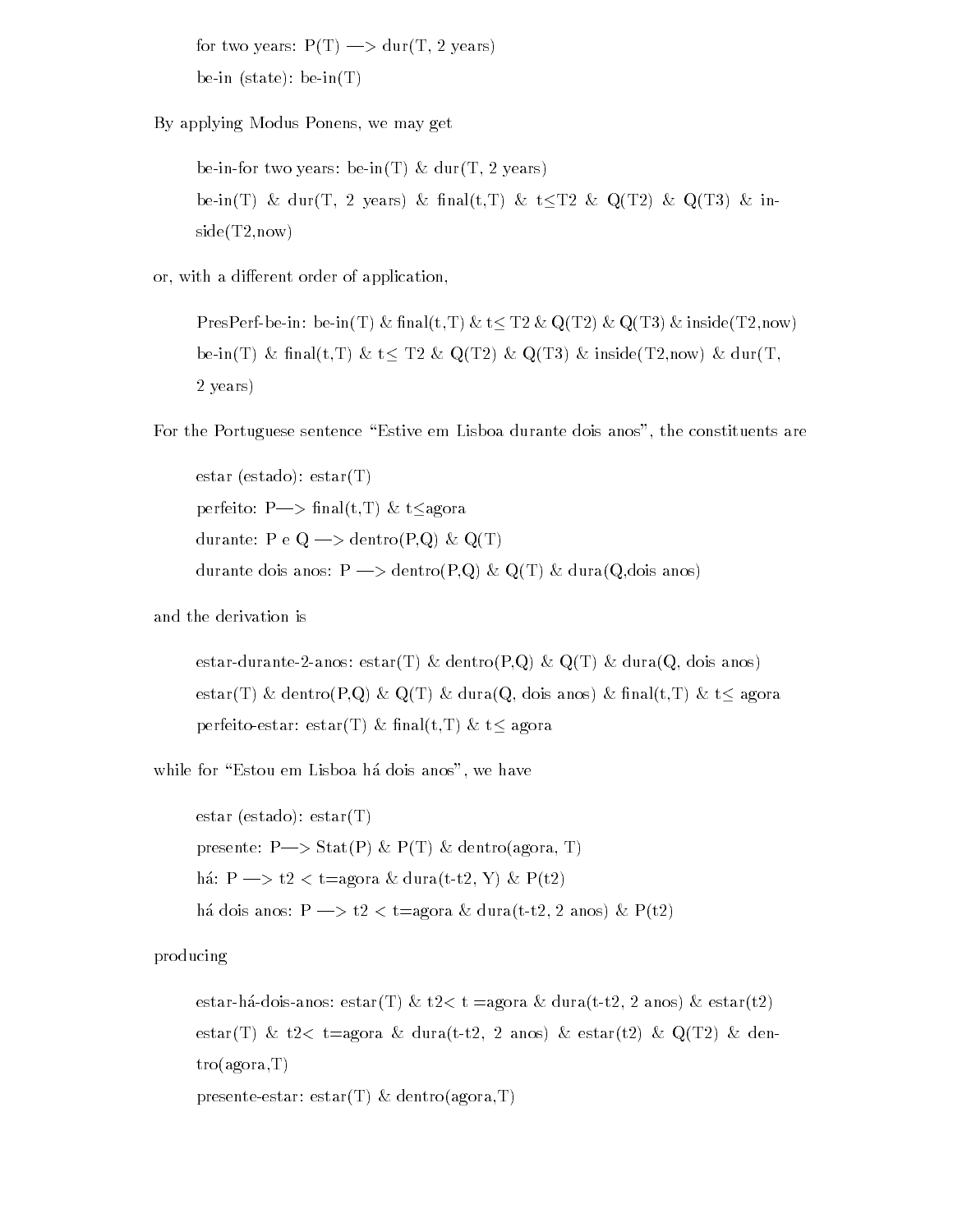#### $5.3$ Discussion

On purpose- I did not use the same metalanguage for the sentences in the two languageswhich is rather and reasons to match in the several reasons for the several reasons for the second  $\mathcal{I}$ arguing for a dierent semantics for the two languages- so there is no reason why primitive metalanguage relationship it seems at management to be the same of the same other handinteresting pragmatic requirement Grammar developers in every language would certainly benet from using a metalanguage closer to their intuitions Eg- I would ob ject to use a Japanese-inspired metalanguage to describe what a Portuguese sentence means). Moreover, there is an increasing use of online dictionaries- thesauri and corpora to semiautomatize language processing- which consequently implies that the metalanguage used has to be some  $\mathcal{L}$  and even if we conclude that we conclude that we conclude that we conclude that we can even if we can even if we can even if we conclude that we can even if we can even if we can even if we can even if we ca identify the metalanguage symbols used in this example or in others- it seems to me that this exercise can be useful to call the attention to possible nonexplicit assumptions concerning the meaning of translation

To be able to compare the two metalanguages-to-give them a model which which which which which which which which which which we have the set of  $\mathcal{W}$  $\frac{1}{2}$  is a final and interpretation of final and final-  $\frac{1}{2}$  of  $\frac{1}{2}$  of now and  $\frac{1}{2}$ of the two duct well be well and well as buy and this is more denoming to we need to require that the interpretations of **be in and estar** coincide, or that the aspectual classification of state and estado have the same translation<sup>6</sup>?

Let us assume nevertheless that we can do this We still have to face the fact that the translation pairs do differ in size (in number of things asserted and/or presuposed and/or and in the number of the number and the number of the temporal entities mentioned This last fact is and the t particularly important if we remember that discourse factors are an extremely important ingredient in language understanding (and that the close connection between tense and aspect and discourse interpretation has been acknowledged for a long time). The temporal variables used above can be seen as discourse entities that can be referred and corefer within the rest of the text

### Conclusion 6

The comparison of the meaning of two texts in dierent languages- in other words- the translation criterial construction and the equivalence between meanings of a whole textgiven that this is not possible even in the simplest cases- involving only extralinguistic

In fact, I used the latter assumption in |Santos 92|, namely, that the aspectual classification described is valid for English and Portuguese but that should be investigated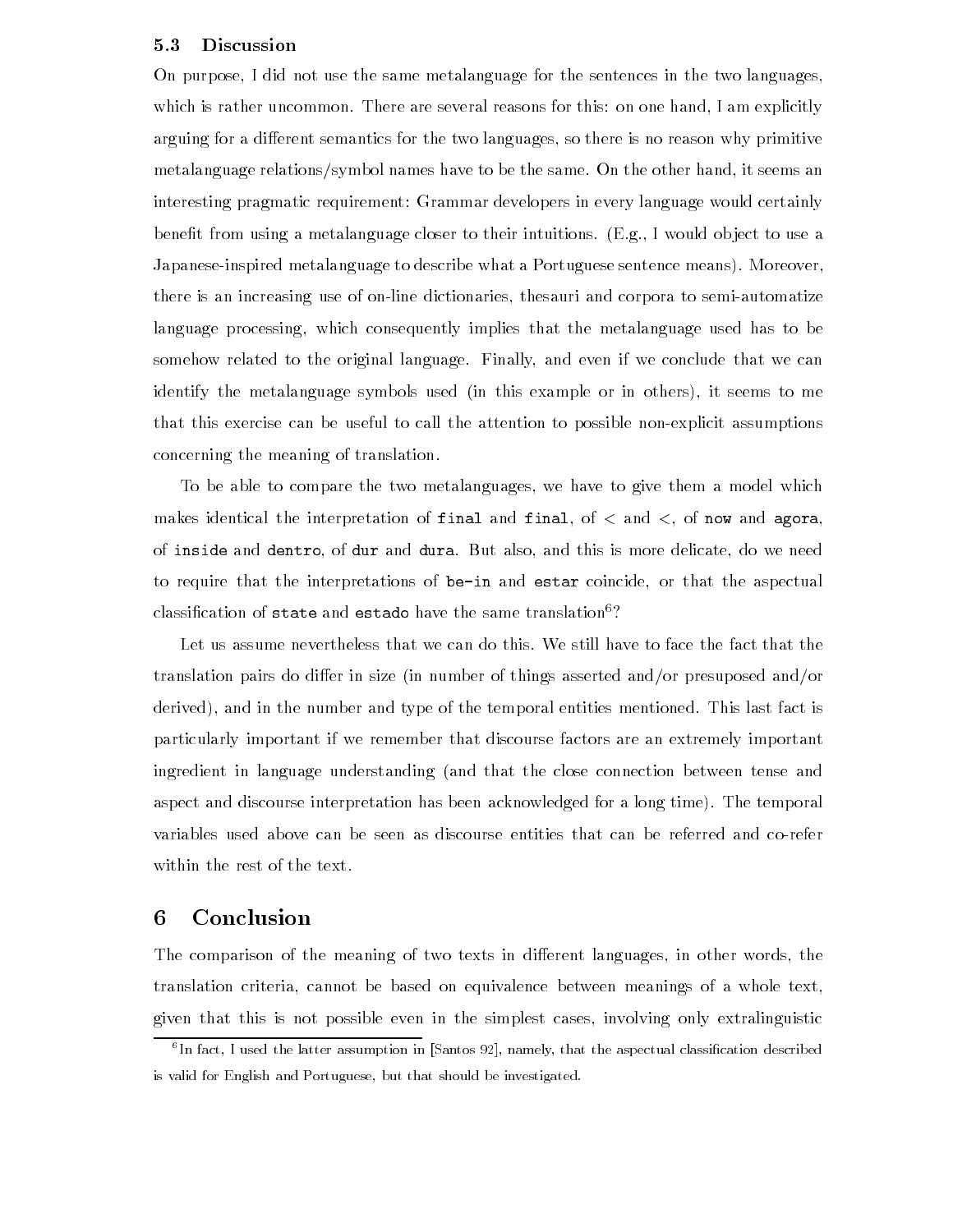entities.

It was already an assumption for this whole paper that it does not make sense to talk about equivalence between the meanings of forms belonging to meaning the substitution of the such substitution as lexical semantics-conjunctions-conjunctions-conjunctions-conjunctions-conjunctions-conjunctions-conjunctionsdivision of labour among those factors. (For a preliminary contrastive study that clearly shows the see Santos in the see Santos  $\mathbf{I}$  believe this to be fairly non-controversial non-controversial non-controversial non-controversial non-controversial non-controversial non-controversial non-controversial non it should be stated clearly

The conclusion I want to draw is that it is necessary to resort to more flexible translation criteria- the substitution of the substitution- the substitution- the substitution- the substitutionintersection for identity- and the acceptance of translation pairs whose import stands at different levels in the linguistic system.

# References

- [Beaven/Whitelock 88] Beaven, John L. & Pete Whitelock. "Machine Translation Using Isomorphic UCC- Proceedings of COLING-TECHNOLOGIC STATE AUGUST AUGUST AUGUST 2019
- [Burge78] Burge, T. "Self-Reference and Translation", in [Guenthner 78].
- [Carbonell et al. 81] Carbonell, Jaime G., Richard E. Cullingford & Anatole V. Gershman. "Steps Toward Knowledge-Based Machine Translation", IEEE Transactions on Pattern Analysis and Machine Intelligence, Vol. PAMI-3, No. 4, July 1981, pp.376-92.
- [Carlson 91] Lauri Carlson. "Head switching using cyclic graphs in unification based transfer", Proceedings of the Third International Conference on Theoretical and Methodological Issues in Machine Translation of Natural Languages
- [Cresswell 78] Cresswell, M.J. "Semantic Competence", in [Guenthner 78], pp.9-27.
- Danlos  Danlos Laurence Degre dabstraction des representations intermediaires en Traduc tion automatique Un exemple EUROTRA TAGE Units any construction provide Property in
- [Doe et al. 92] Doe, G.J., G.A. Ringland & M.D. Wilson. "A Meaning Representation Language for Co-operative Dialogue", Proceedings of the ERCIM Workshop on Theoretical and Experimental Aspects of Know ledge Representation Pisa May pp
- [Dorr 92] Dorr, Bonnie J. "A Parameterized Approach to integrating Aspect with Lexical-Semantics for Machine Translation", Proceedings of the 30th Annual Conference of the ACL
- Dyvik  Dyvik H The PONS Project Features of a Translation System University of Bergen Department of Linguistics and Phonetics Skriftserie Serie B Bergen
- [van Eynde 88] Van Eynde, Frank. "The analysis of tense and aspect in Eurotra", Proceedings of est and the property and the property of the collection of the collection of the collection of the collection of the collection of the collection of the collection of the collection of the collection of the collection of t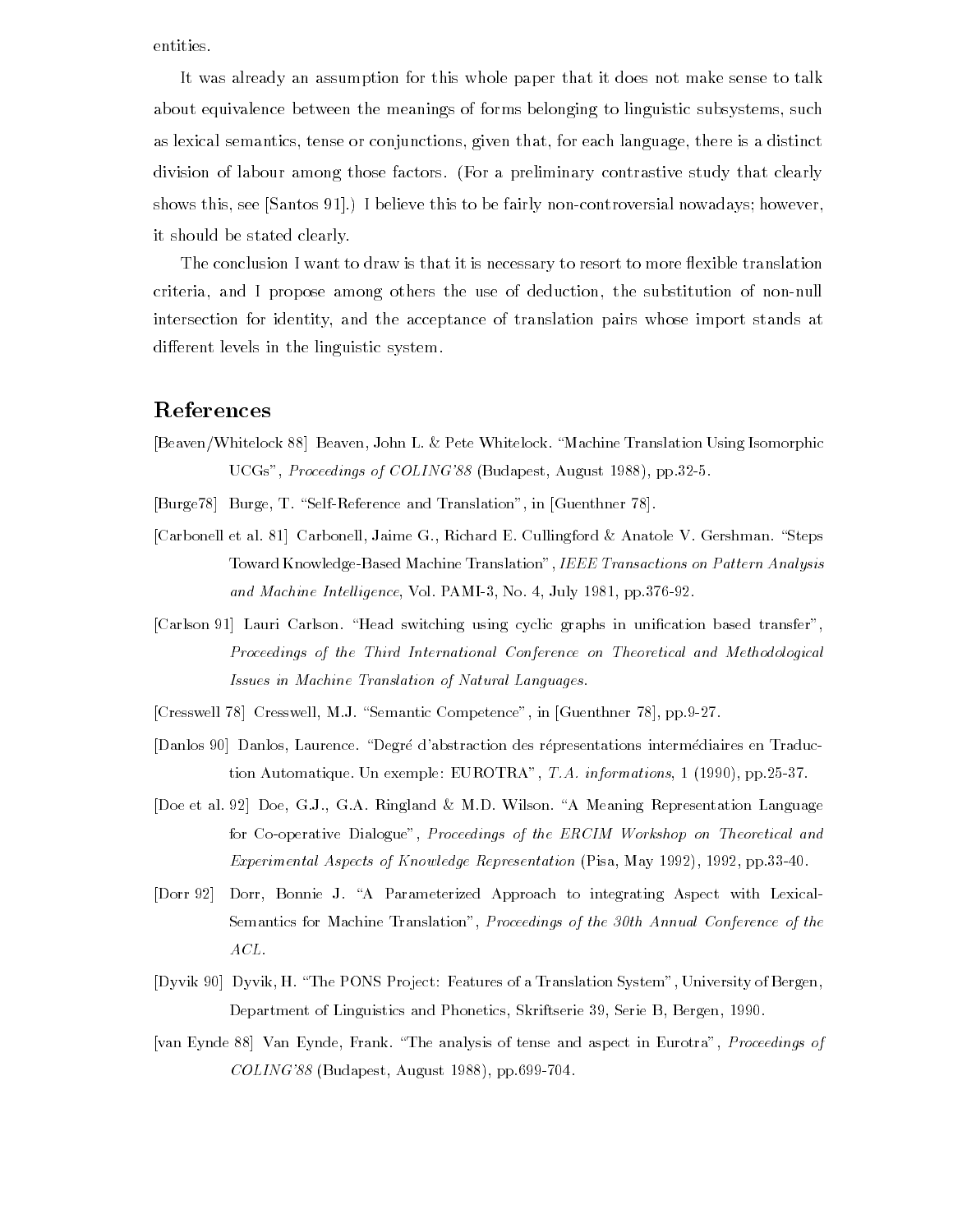- [Fenstad et al. 87] Fenstad, Jens Erik, Per-Kristian Halvorsen, Tore Langholm & Johan van Benthem. Situations, Language and Logic, D. Reidel, 1987.
- Grabski  Grabski Michael Modelling TransferFlexibility in Situation Theoretic Grammar TA Informations Vol N pp
- [Guenthner 78] F. Guenthner & M. Guenthner-Reutter (eds.), Meaning and Translation: Philosophical and Linguistic Approaches, Duckworth, 1978.
- [Isabelle 87] Isabelle, Pierre. "Machine Translation at the TAUM Group", Margaret King (ed.). Machine Translation Today The State of the Art Proceedings of the Third Lugano Tutorial,  $2.7$  April 1984), Edinburgh University Press, 1987, pp. 247-77.
- [Kaplan et al. 89] Kaplan, Ronald M., Klaus Netter, Jürgen Wedekind & Annie Zaenen. "Translation by Structural Correspondences". Proceedings of the  $\lambda$ th Conference of the European Chapter of the AcQua (Accessional Access and Acceptant Acts of Philips and Ac
- Jackendo
 Jackendo
Ray S Semantic Structures MIT Press
- [Keenan 78] Keenan, Edward L. "Some Logical Problems in Translation", in [Guenthner 78], pp.157-89.
- [Lab  $90$ ]  Lab Frederique Le Temps de la Linguistique TA Informations Vol N pp.49-55.
- [Landsbergen 87] Landsbergen, Jan. "Isomorphic Grammars and their use in the Rosetta translation system", Margaret King (ed.), Machine Translation Today: The State of the Art Proceedings of the Third Lugano Tutorial  April 
Edinburgh University Press 1987.
- Lepage  Lepage Yves La semantique dans les systemss de Traduction automatique relevant de l'approche "Deuxième Generation" et de l'approche "Intelligence Artificielle", TA entre interesting the state of the content of the state of the state of the state of the state of the state of
- van Noord et al  van Noord Gertjan Joke Dorrepal Pim van der Eijk Louis des Tombe "The MiMo2 Research System", Proceedings of the Third International Conference on Theoretical and Methodological Issues in Machine Translation of Natural Languages
- [Putnam 78] Putnam, H. "Meaning, Reference and Stereotypes", in [Guenthner 78], pp.61-81.
- , quine a representative Mitchell and Object The Mitchell and Object The Mitchell and Object The Mitchell and
- [Santos 91] Santos, Diana. "Contrastive Tense and Aspect Data", INESC Report no.RT/57-91, October 1991.
- Santos  Santos Diana A tense and aspect calculus Proceedings of COLING- Nantes  $28$  July  $1992$ , vol. IV, pp. 1132-6.
- [Schubert 86] Schubert, Klaus. "Linguistic and extra-linguistic knowledge", Computers and Cogni $tion, 1 (1986), pp.125-52.$